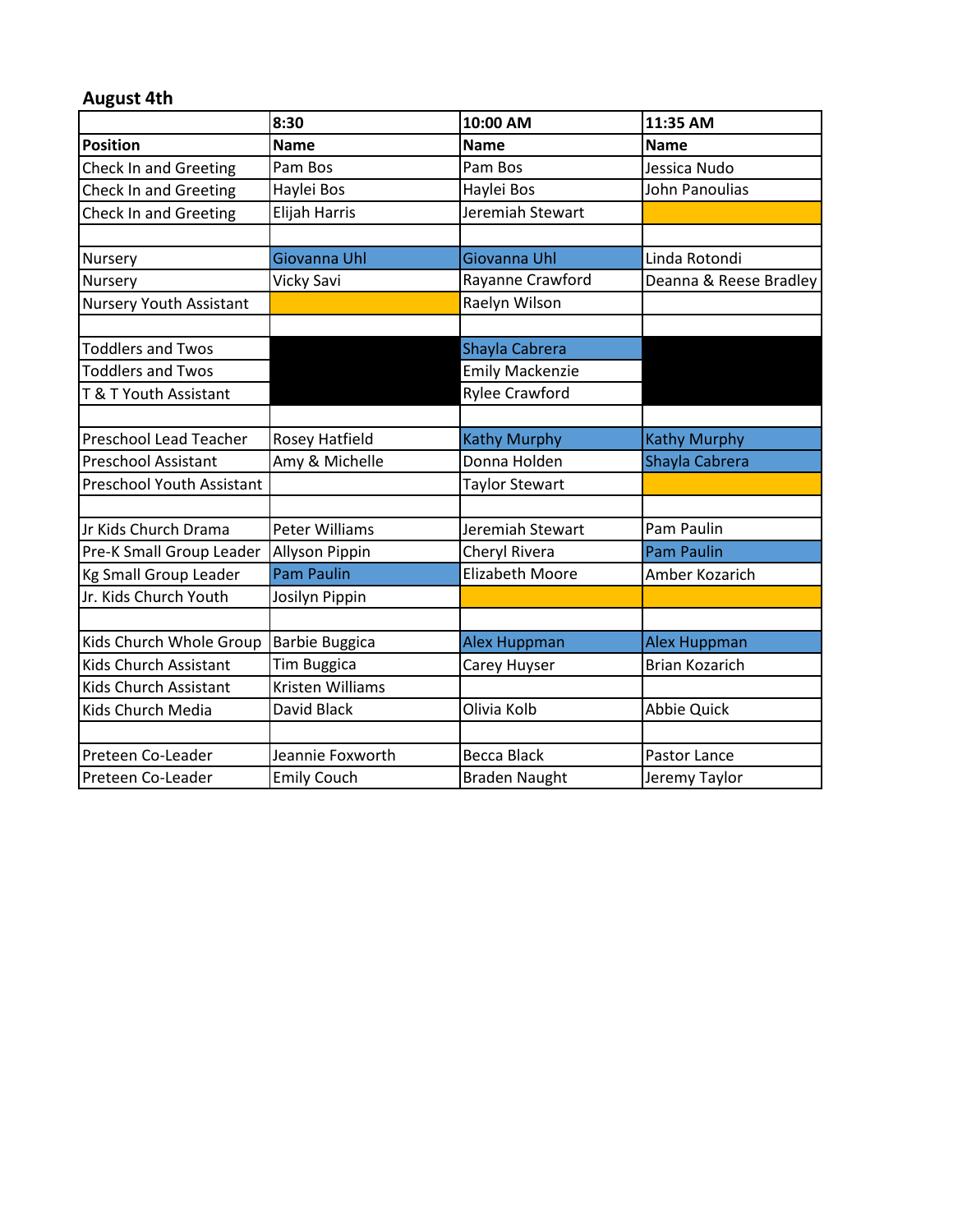## **August 11th**

|                                  | 8:30                   | 10:00 AM               | 11:35 AM              |
|----------------------------------|------------------------|------------------------|-----------------------|
| <b>Position</b>                  | <b>Name</b>            | <b>Name</b>            | <b>Name</b>           |
| <b>Check In and Greeting</b>     | Marie Rebuck           | Kylie McCracken        | Martha Bowles         |
| <b>Check In and Greeting</b>     |                        | Sueanna Schoen         | Kylie McCracken       |
| <b>Check In and Greeting</b>     | <b>Brynne Ruckey</b>   |                        |                       |
|                                  |                        |                        |                       |
| Nursery                          | Tina Cash              | Giovanna Uhl           | Kim Courtney          |
| Nursery                          | <b>Stacy White</b>     | Norma and Cindy        | <b>Allie Benitez</b>  |
| <b>Nursery Youth Assistant</b>   |                        | Sarah Stein            | <b>Grace Courtney</b> |
|                                  |                        |                        |                       |
| <b>Toddlers and Twos</b>         |                        | Shayla Cabrera         |                       |
| <b>Toddlers and Twos</b>         |                        | <b>Emily Mackenzie</b> |                       |
| T & T Youth Assistant            |                        |                        |                       |
|                                  |                        |                        |                       |
| <b>Preschool Lead Teacher</b>    | Rosey Hatfield         | <b>Kathy Murphy</b>    | <b>Kathy Murphy</b>   |
| Preschool Assistant              | Amy Kolb               | Anne & Mardy           | Shayla Cabrera        |
| <b>Preschool Youth Assistant</b> | Ashlyn Porter          | <b>Brielle Porter</b>  | <b>Abbey Courtney</b> |
|                                  |                        |                        |                       |
| Jr Kids Church Drama             | <b>Peter Williams</b>  | Ashlyn Porter          | <b>Brielle Porter</b> |
| Pre-K Small Group Leader         | Kristi Andrushsyn      | <b>Pam Paulin</b>      | <b>Pam Paulin</b>     |
| <b>Kg Small Group Leader</b>     | Zuriel Andrushsyn      | Morgan Hicks           | Sadie Cabrera         |
| Jr. Kids Church Youth            |                        | <b>Brant Benedict</b>  |                       |
|                                  |                        |                        |                       |
| Kids Church Whole Group          | Addison Paul           | <b>Alex Huppman</b>    | <b>Kristin Mecum</b>  |
| Kids Church Assistant            | <b>Alex Huppman</b>    | Jada Wells             | Cheryl Labadie        |
| Kids Church Assistant            | Olivia and Kristen     | Jordan Wells           | Madi Courtney         |
| Kids Church Media                | <b>Bentley Barbino</b> | Michael McCracken      | Judah Carter          |
|                                  |                        |                        |                       |
| Preteen Co-Leader                | Jeannie Foxwoth        | <b>Becca Black</b>     | Pastor Lance          |
| Preteen Co-Leader                |                        | Elizabeth Glidden      | Liska Garcia          |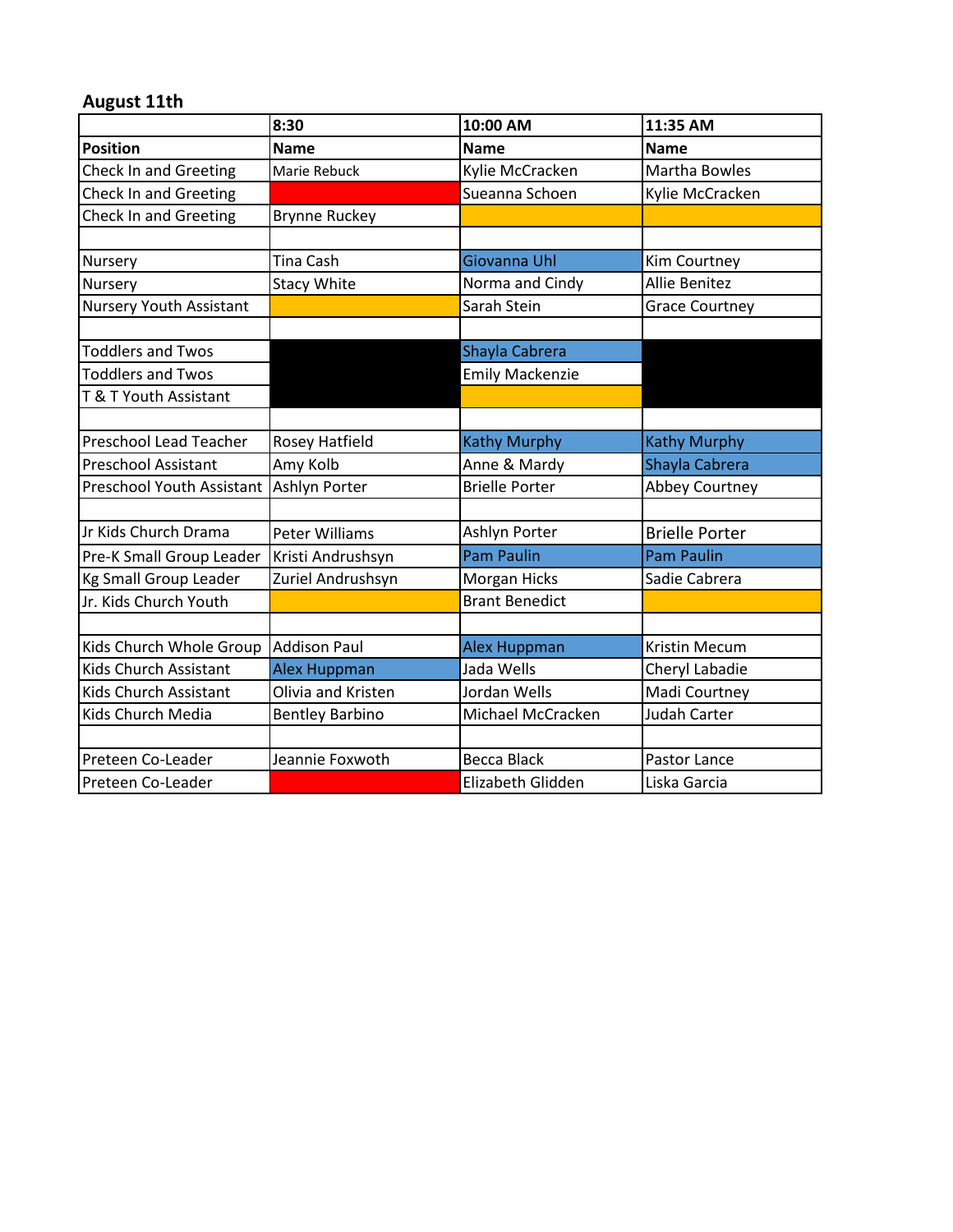## **August 18th**

|                               | 8:30                  | 10:00 AM               | 11:35 AM              |
|-------------------------------|-----------------------|------------------------|-----------------------|
| <b>Position</b>               | <b>Name</b>           | <b>Name</b>            | <b>Name</b>           |
| <b>Check In and Greeting</b>  | Pam Bos               | Pam Bos                | <b>Sally Miller</b>   |
| Check In and Greeting         | <b>Bethea Cock</b>    | Darlene Diaz           | Elizabeth Glidden     |
| <b>Check In and Greeting</b>  | <b>Kamrin Fisher</b>  | <b>Isaac Minnick</b>   | Caris Porter          |
|                               |                       |                        |                       |
| Nursery                       | Giovanna Uhl          | Janna Wells            | Giovanna Uhl          |
| Nursery                       | Tina Cash             | Jessica Minnick        | Linda Rotondi         |
| Nursery Youth Assistant       | <b>Trinity Cash</b>   | Darby Laubach          | Samantha Miller       |
|                               |                       |                        |                       |
| <b>Toddlers and Twos</b>      |                       | Shayla Cabrera         |                       |
| <b>Toddlers and Twos</b>      |                       | <b>Greg Rhoades</b>    |                       |
| T & T Youth Assistant         |                       | Avery Laubach          |                       |
|                               |                       |                        |                       |
| <b>Preschool Lead Teacher</b> | <b>Rosey Hatfield</b> | <b>Kathy Murphy</b>    | Shayla Cabrera        |
| <b>Preschool Assistant</b>    | Haylei Bos            | Anne & Donna           | <b>Kathy Murphy</b>   |
| Preschool Youth Assistant     | <b>Tara White</b>     | London Chance          | Nicholas Miller       |
|                               |                       |                        |                       |
| Jr Kids Church Drama          | <b>Peter Williams</b> | Ashlyn Porter          | <b>Brielle Porter</b> |
| Pre-K Small Group Leader      | <b>Allyson Pippin</b> | <b>Pam Paulin</b>      | <b>Pam Paulin</b>     |
| <b>Kg Small Group Leader</b>  | <b>Kim Sessions</b>   | <b>Elizabeth Moore</b> | Amber Kozarich        |
| Jr. Kids Church Youth         | <b>Addison Cash</b>   | <b>Haley Chance</b>    | Rebekah Miller        |
|                               |                       |                        |                       |
| Kids Church Whole Group       | Angela Palmer         | <b>Alex Huppman</b>    | <b>Alex Huppman</b>   |
| 1st Grade Small Group         | Kristen Williams      | Jada & Jordan          |                       |
| 2nd Grade Small Group         | <b>Barbie Buggica</b> | Jaime Naught           | Sadie Cabrera         |
| 3rd Grade Small Group         | Tim Buggica           | Valerie Smith          | <b>Brian Kozarich</b> |
| Kids Church Media             | Abigail Rebuck        | <b>Brielle Porter</b>  | <b>Abbie Quick</b>    |
|                               |                       |                        |                       |
| Preteen Co-Leader             | Jeannie Foxwoth       | <b>Becca Black</b>     | Pastor Lance          |
| Preteen Co-Leader             | Vickie Griffin        | <b>Braden Naught</b>   | Jeremy Taylor         |